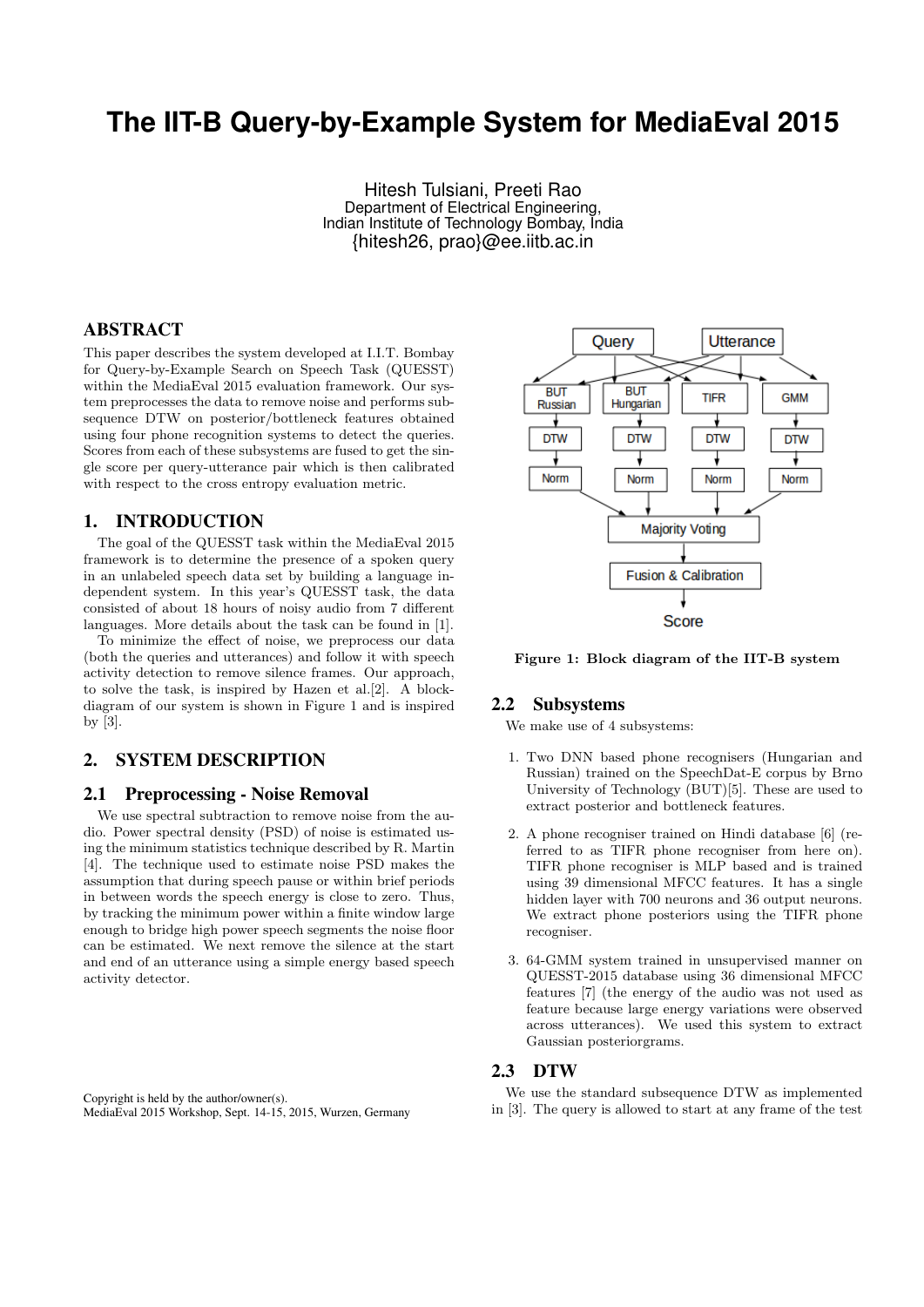|            | eval.           |                  | dev             |               |
|------------|-----------------|------------------|-----------------|---------------|
| Query Type | actCnxe/minCnxe | ATWV/MTWV        | actCnxe/minCnxe | ATWV/MTWV     |
| Τ1         | 0.9330/0.9117   | 0.0531/0.0661    | 0.8971/0.8680   | 0.1434/0.1449 |
| T2.        | 0.9852/0.9637   | $-0.0099/0.0178$ | 0.9214/0.9113   | 0.0492/0.0528 |
| T3         | 0.9313/0.9109   | 0.0525/0.0627    | 0.9348/0.9210   | 0.0454/0.0461 |
| overall    | 0.9536/0.9364   | 0.0254/0.0421    | 0.9213/0.9082   | 0.0812/0.0816 |

Table 1: Overall and per query type  $(T1/T2/T3)$  summarization of results on evaluation and development datasets.

utterance and the locally optimal detection is the one that has the smallest accumulated distance. Also, to avoid the preference for the shorter paths, accumulated distances are normalized by the corresponding detected path lengths. For distance measure, we have used Pearson product-moment correlation for bottleneck features (BUT - Hungarian and Russian) and inner product for posteriors (BUT - Hungarian and Russian, TIFR, 64-GMM). A filtering step is then applied to remove detected candidates which are very large or very small in duration compared to the query length.

# 2.4 Fusion and Calibration

Our approach is most similar to the discriminative fusion approach proposed by A. Abad et al. [8]. Scores are first normalized to zero mean and unit variance per query to allow for use of a single threshold. Then the detections are aligned and only those detections for which at least half the systems show overlap in time are retained (majority voting) to reduce the false alarms. This leaves us with multiple detections of a query in an utterance. So for each query-utterance pair we will get multiple score vectors (A score vector is a collection of scores from all the subsystems for a possible detection of query in an utterance). Our score vector has six elements (BUT Hungarian-Posterior and Bottleneck, BUT Russian-Posterior and Bottleneck, TIFR - Posterior, GMM - Posterior).

Since the task requires to give only one score per queryutterance pair, we determine best score vector per queryutterance pair using a two-step procedure:

1. First step is inspired by Hazen et al.[2]. Scores from various subsystems  $S(X|K_i)$  are combined according to equation:

$$
S(X|K_1K_2...K_N) = -\frac{1}{\alpha}log(\frac{1}{N}\sum_{i}^{N}exp(-\alpha S(X|K_i)))
$$
\n(1)

where varying  $\alpha$  between 0 to 1 changes the averaging function from geometric mean to arithmetic mean (we have used  $\alpha = 1$ ).

2. In the second step, we make use of the combined score obtained in first step to determine the best candidate for an utterance. We retain the individual scores of the subsystems along with the combined score (obtained using equation 1) corresponding to the best detected candidate, thus giving us one score vector per queryutterance pair.

All of these score vectors (corresponding to different queryutterance pairs) are then used to train a binary logistic classifier [3] which gives us the fused score representative of query-utterance pair. The fused scores are then calibrated

with respect to cross entropy evaluation metric to give us log-likelihood score.

## 3. RESULTS AND DISCUSSION

Table 1 shows our results for development and evaluation queries. Probably due to the high amount of noise (and reverberation) in the dataset, the overall cross-entropy score is poor even after noise removal. If we look at the scores for each query type, clearly our system works best for the T1 query type. This can be attributed to the fact that we didn't take any special steps to counter T2 and T3 query types like word level reordering (for T2 queries) and partial matching (for T3 queries). Also, we didn't calibrate our score for Term Weighted Values (TWV) resulting in very low ATWV/MTWV scores.

We observed that after subsequence DTW many possible detections (candidates) were found for a query in an utterance. This clearly suggests that posteriors and bottleneck features used were not robust enough for the given noisy and multilingual data. Also, we rely heavily on our first step of fusion which is nothing but the arithmetic mean of scores (since  $\alpha = 1$ ) from various subsystems to detect the best candidate for a given query-utterance pair. So a high score from even one of the subsystems can make the combined score (obtained after Step 1 of fusion) biased towards it, leading to the selection of that candidate over other candidates with moderate scores from all the systems.

Our experiments were done on a computer with Intel i7- 4790 CPU (3.60GHz, 8 cores), 16GB RAM. For searching, all the posteriorgrams for a query-utterance pair were loaded in memory. This caused high memory usage for longer utterances (Peak memory usage of around 15GB). It took us around 80 hours to search approximately 475 seconds of query in 18 hours of audio database per subsystem, leading to SSF of 0.0093 per sec.

## 4. CONCLUSION

We have described the system developed at IIT-B for QUESST task. To combat the effect of noise in data, we used spectral subtraction. Spectral subtraction reduces noise but is also known to create artifacts in speech and so posteriors/bottleneck features were not robust enough for the given noisy and multilingual data. It would be interesting to study the performance of our system without noise suppression. The main novelty of our work was a two-step fusion approach where in the first step we decide the best candidate for a query-utterance pair and in the second step we train a logistic regression classifier. The effect of the first step of fusion for different values of  $\alpha$  on the cross entropy score needs to be investigated.